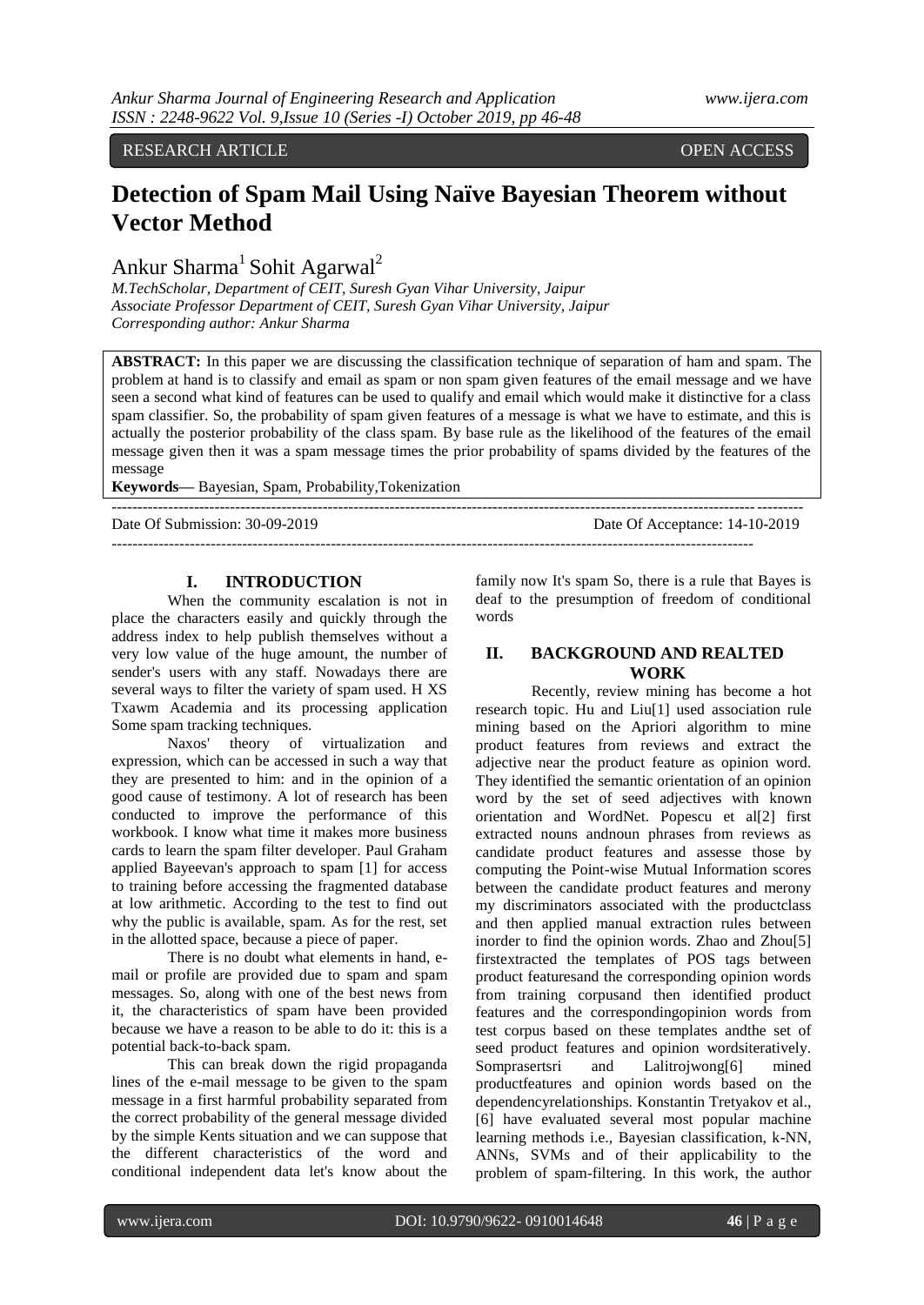proposed most trivial sample implementation of the named techniques and the comparison of their performance on the PU1 spam corpus dataset is presented. The author used extracting feature to convert all messages to vectors of numbers (feature vectors) and then classify these vectors. This is because most of the machine learning algorithms can only classify numerical objects like vector.

### **III. METHODOLOGY**

To achieve the objective, the research and procedure is conducted in three phases. The phases involved are as follows:

- (i) Phase 1: Pre-processing
- (ii) Phase 2: Feature Selection
- (iii) Phase 3: Naive Bayes Classifier

The following sections will explain the activities that involve in each phases in order to develop this project. Figure 1 shows the process for e-mail spam filtering based on Naive Bayes algorithm.



**Figure 1** Process for e-mail spam filtering

Naive Bayesian [2] [3] is a great way to use technology to use spam problems with other techniques [4]. Paul Graham intends to use this idea [1]. This process has been revised [5]. The most important Baisy filter made the difference in different words [6]. There are many that continue to apply to the algorithm [7].

X and the category with the highest likelihood of probability is the target group, for example X.

$$
P(C_i X) = \frac{P(C_i)P(x_i I C_i)}{\sum P(x_i)}
$$

$$
P(C_i|X) = \frac{P(C_i)P(x_1|C_1)}{P(C_i)P(x_1|C_1) + P(C_2)P(x_2|C_2)} \ge \tau
$$

#### **IV. DATA PROCESSING AND MODELLING**

It has 4601 example cases, 39.4 percent of that a spam, the rest are non-spamIt has 4601 cases, 39.4 percent spam, and the rest is not random mailings. Each e-mail is represented as a relative frequency and we see how it is measured. Frequency associated with 48 keywords these keywords are words "free" and "cash", these are the keywords that often appear in spam emails in order to increase the probability that email is an unwanted message. We delete all special characters so that they have 6 characters and 3 attributes for the length of execution. So, we will not keep in mind race in features and we will focus only on the first 54 features.

The representation of e-mail (Figure 2) is important, because it will use the correct use of naive naiveté.



**Figure 2.**Format ofE-mail

He has the responsibility of overseeing the train at the train by using force. We have used the library only through scratch and nothing else, and the rest have been written down in the following code.

Then we will see how to estimate the divorce of the chapter. Let's say we have an email and we have a word w that we want to know if the word w has spam.

In our database, each email is represented as a vector, and each site displays the number of messages in email. Let's say we talk about some words w so vectors will have the time appear in an email divided by all the details of the whole number and multiplied by 100 to the percentage. So what's happening here is that if there are 100 words in the email, how we use this information to calculate this. So, this should display all the information spam in the file on the right and get the same eighth emails per page once per email. So what we do is think about all the spam in our database, and then these numbers are average. In fact, we share the numbers we get after calculating an average of 100 to the proportion of 0 to 1 in the probability and we have other costs.

#### **V. RESULTS AND DISCUSSION**

First we separate the class 0 and class 1; so class 0 represents that the email is not spam, class 1 represents the email is spam. First, we broke the first chapter and two chapters. So, device 0 is equipped email, not a registration form, and the first is spam. After that we count the average column. As seen in the last kick, we calculated the finances of each